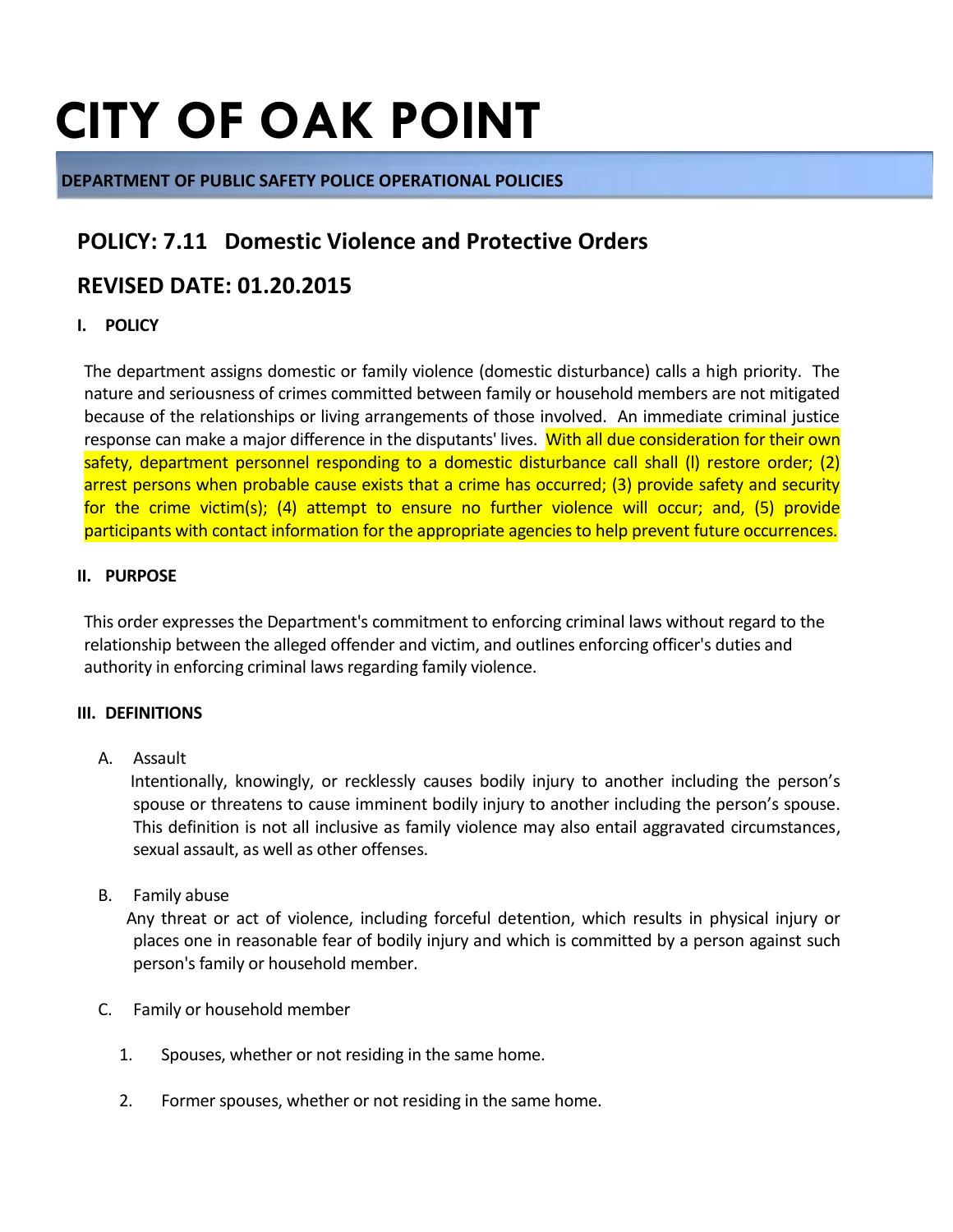- 3. Persons who have a child in common, whether or not they have ever been married or resided together.
- 4. Parents, children, stepparents, stepchildren, grandparents, grandchildren, brothers and sisters half-brothers and half-sisters regardless of whether they reside in the same home with the suspect.
- 5. Parents-in-law, children-in-law, brothers- and sisters-in-law regardless of whether they reside in the same home with the suspect.
- 6. Persons, whether or not related, who cohabit or who previously cohabited with the suspect, and any children of either who then resided in the same home as the suspect.

#### D. Protective order

A court order of protection on behalf of an abused family/household member that restrains the abuser from further acts of violence, may order the abuser to refrain from further contact, vacate the residence, relinquish custody of a vehicle, provide temporary child support, plus other measures. It should be remembered that a protective order maybe included in dissolution or marriage paperwork (Family Code 6.504). A protective order may be valid up to two years. Types of protective orders include:

- 1. Emergency protective order
- 2. Protective order(Standard)
- 3. Temporary Ex Parte Orders: an order that is issued without the person who committed family violence present; a person subject to an order (the actor) who violates an ex parte order may not be arrested unless it is established the actor had been served with the order prior to the commission of the act(s) violating the order. (TPC 25.07(a)) In the event that an officer arrives and the actor is not aware of the order, the officer may assist the protected person in informing the actor subject of the existence of the order. The officer shall then remain at the scene until the actor has complied with any wording that requires him or her to leave the residence. If the order does not require the actor to leave, the officer shall remain at the scene while the protected person gathers necessary items to leave.

#### **IV. PROCEDURES - General responsibilities**

A. In all cases where a party is alleging an assault has occurred officers shall request for EMS to be dispatched and a refusal of treatment must be signed if the parties refuse. All parties to an assault shall be offered EMS services even if there are no apparent injuries. Department personnel shall refer victims of domestic violence or serious bodily injury crimes to appropriate community resources (mental health agencies, legal assistance agencies, victim/witness assistance programs,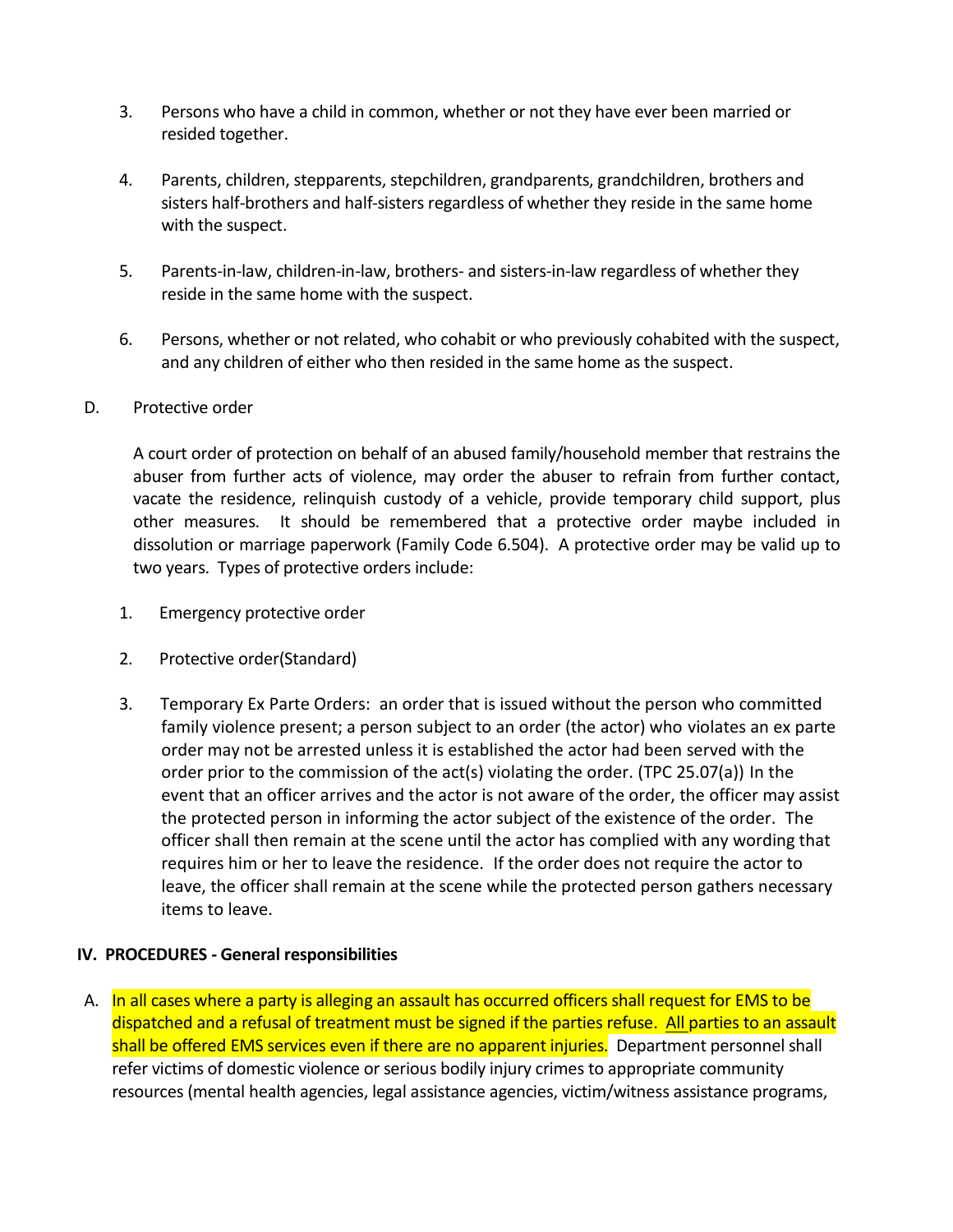and domestic violence shelters/programs). Regardless of whether an arrest is made, the officer shall provide the "Notice to Adult Victims of Family Violence" to the victim, which explains legal and community resources available, including the name, address and telephone number of the District Attorney and the investigating law enforcement agency.

- B. Department personnel shall be trained regarding domestic violence and its impact. Personnel must be well trained to confront unexpected violence.
- C. Officer responsibilities dealing with communications.
	- 1. Because the dispatcher is likely to be the first person to receive the call, he or she is instrumental in determining the type of response.
	- 2. The dispatcher is responsible for deciding whether an officer is needed at the scene. After making that decision, the dispatcher shall dispatch an officer and the officer should request the following information if not provided:
		- a. Is the crime (incident) in progress or when did it occur?
		- b. Who is complaining? Whereabouts, identity, and description of the suspect/aggressor? If not on scene, time lapse between occurrence, suspect leaving and call?
		- c. Name of caller and location of incident? Location of caller and complainant, if different? Phone numbers?
		- d. Is a weapon involved? Is alcohol or drugs involved?
		- e. Have people at the scene been injured? Has EMS been dispatched?
		- f. Presence of children?
		- g. A history of calls to this address? A protective order in effect?
	- 3. In the event dispatch advises an officer is no longer needed or the complainant has advised that officers are no longer needed, officers will continue on and ascertain if in fact a crime has occurred. Once dispatched under no circumstances will an officer disregard the call and all documentation is to be completed.

#### **V. PROCEDURES - Patrol responsibilities**

- A. Arrival at the scene
	- 1. Attempt to obtain all available information from the dispatcher before arrival.
	- 2. When possible, officers should wait for back-up, and approach the scene in pairs.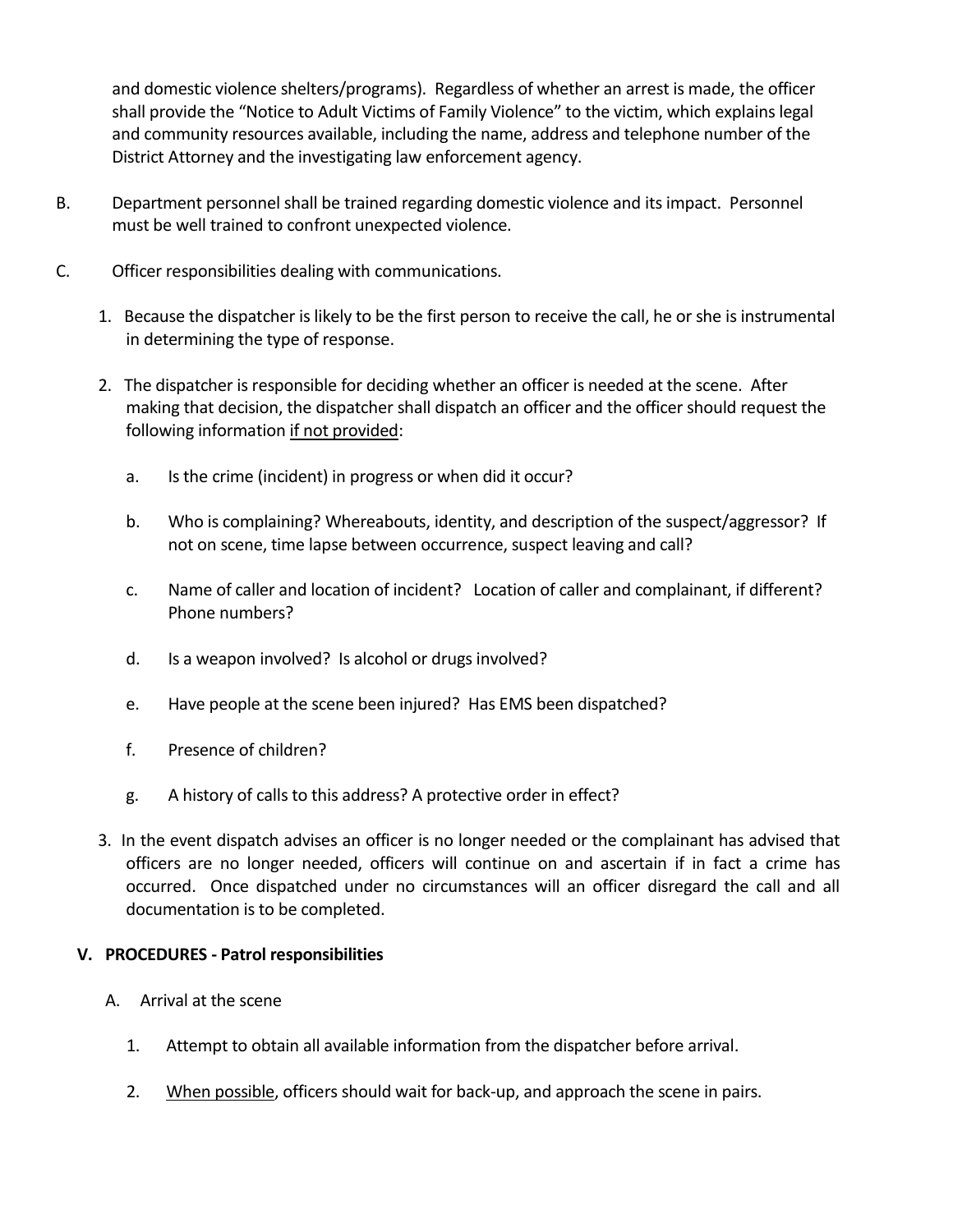- 3. Officers will activate their in-car camera and turn on the rear seat camera before exiting the vehicle if possible. Officers should remember they may not have time to do this later with a combative subject.
- B. Avoid the use of sirens and other alarms in the vicinity of the scene. This announces the arrival of officers and could further endanger them.
- C. Observe the location of the dispute before contacting the complainant. Consider the surroundings. Park the patrol unit a short distance away. Each officer should follow a separate approach to the scene of the dispute, maintaining maximum cover and an escape route. Officers should whenever possible avoid walking in front of windows or doors when approaching the scene. From this point on, officers should remain within sight of one another, if possible.
- D. If safe to do so, and the situation allows, before knocking on the door, listen. Observe anything which may be an indication of violence, (broken door or door frame, number of people, weapons, damage to potted plants, bloody rags or towels in trash).
- E. Officers must be concerned for their own safety as well as the disputants'. To minimize the possibility of injury, stand to the side of the door and not in front of windows when knocking.

1. Initial contact with occupant(s).

- a. Identify yourselves as law enforcement officers and request entry into the home (when conditions permit). Ascertain identity of complainant, and ask to see him or her and any other person at the home. Whenever possible additional officers shall make a precursory search of the home for additional persons, for officer safety purposes only.
- b. Officers shall not accept statements from any disputant or witness that the call was a mistake without investigating further. Officers shall not leave without interviewing the complainant, (alone whenever possible.)
- c. If entry is refused, officers must explain that they must ensure there are no injured persons inside. If no one responds to knocking, officers shall try to establish voice contact by shouting for an answer.
- d. Refusal of entry or no response to a knock at the door may require a forced entrance only if officers have a reasonable belief that the safety of people inside is in jeopardy.
- e. A spouse can consent to the search of premises used jointly by both husband and wife. This also applies if any of the parties are unmarried cohabitants. If both are present, either one may legally object. Once a party refuses consent, even if the other has given consent, officers must obtain a warrant to search or articulate another exception to the warrant requirement.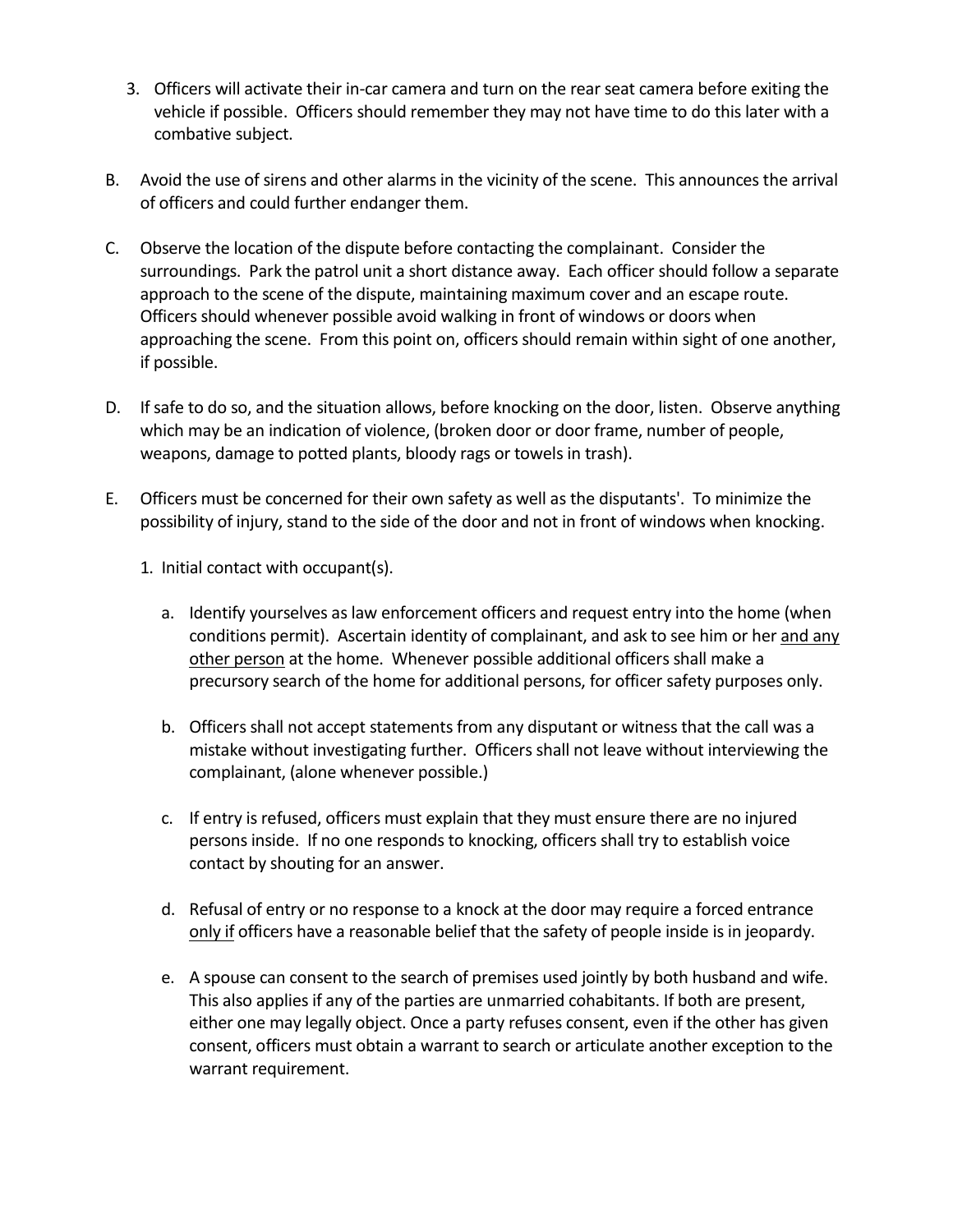- F. Officers may also make a warrantless entry to conduct a search if exigent circumstances exist. Officers must have and be able to articulate a reasonable belief that such a circumstance does exist (example: officers believe that someone, perhaps the victim or a child, is in need of emergency assistance due to …).
	- 1. Officers shall evaluate the following elements when considering a warrantless entry:
		- a. The degree of urgency involved and the time required to get a warrant.
		- b. The possibility of danger to others, including officers left to guard the site.
		- c. Whether the suspected offense is serious or involves violence.
		- d. Whether officers reasonably believe that persons may be armed.
		- e. Finally, officers are reminded that they have a lawful duty to investigate any situation which they reasonably believe to be an emergency involving the safety of another.
	- 2. Once inside:
		- a. If weapons (whether firearms, knives, or any other object which could be used as a weapon) are present, secure them away from the disputants. If appropriate, seize weapons for evidence.
		- b. Identify disputants.
		- c. Inquire about the nature of the dispute.
		- d. Being aware of the surroundings.
		- e. Determine if persons are in other rooms, whether children or adults, and the extent of any injuries (these persons should be separated from the parties involved and kept out of hearing range so their status as possible witnesses won't be compromised, (only if safe to do so).
		- f. Protect the victim from further abuse. Separate the victim from the suspect and arrange for medical attention if victim is hurt. If the victim appears injured and yet refuses medical assistance, carefully document any observed injuries, as well as the refusal of medical treatment. Photograph the victim's injuries if possible. If the victim refuses to allow themselves to be photographed, if at all possible move them to a position where the patrol car video will be able to capture documentation.
		- g. Ascertain whether a protective order has been violated.
- 3. Officers shall attempt to assist the victim in arranging transportation to a safe location if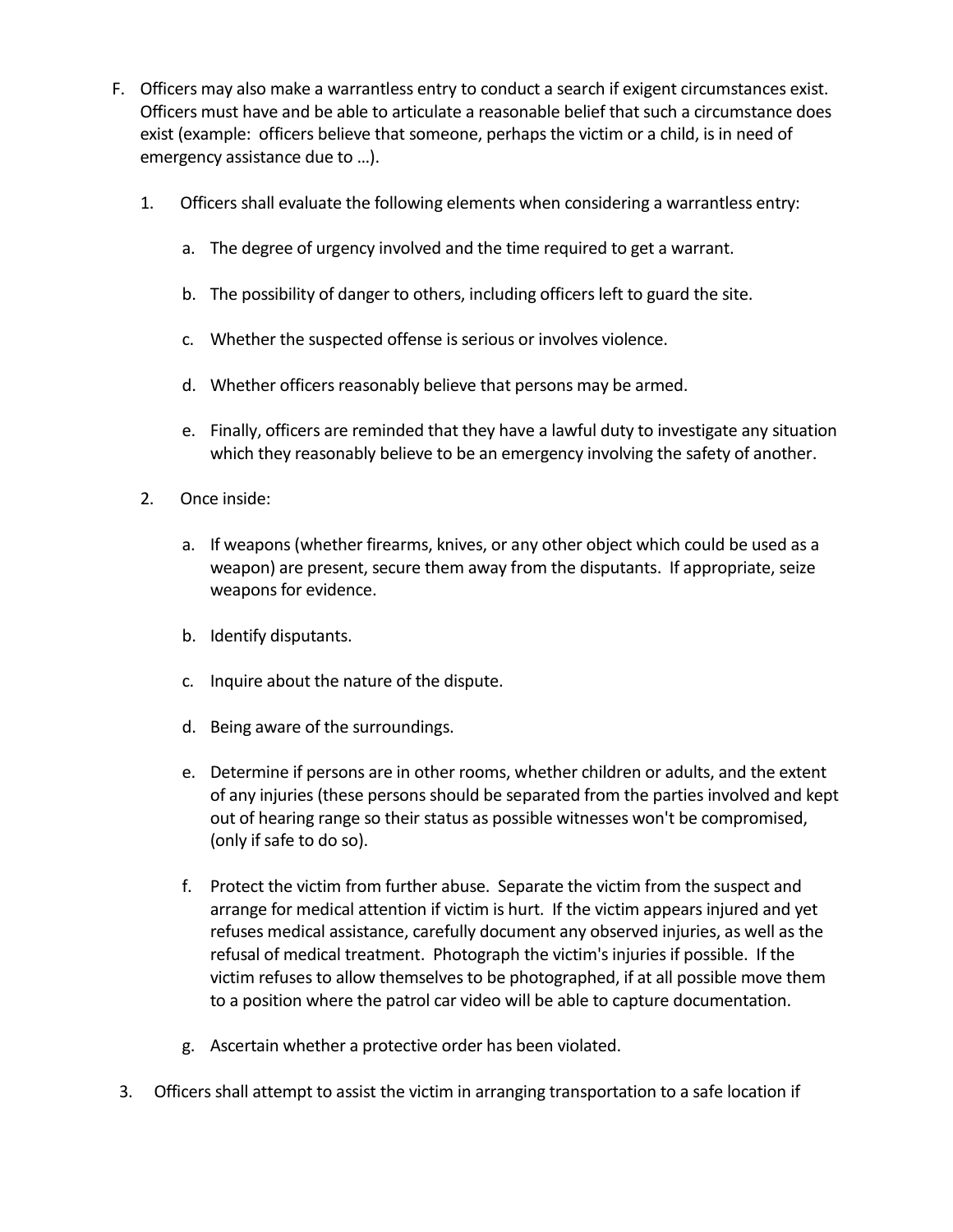they wish.

- 4. If a complainant seeks officers' help in entering his or her residence to obtain personal property, the officers must determine that the complainant has lawful authority to do so; must advise all parties that they are accompanying the complainant to obtain items for immediate personal (or children's) use; that the officers' function is to maintain order; that any dispute over property is a matter for the courts to decide.
- G. Interviewing all disputants
	- 1. Ensure safety and privacy by interviewing the victim in a place separate from the suspect, if safely possible.
	- 2. Critical to the success of the interview is the officer's manner. Officers must listen, show interest in the disputant's problem, and remain aware of nonverbal communications signals.
	- 3. Officers shall remain alert in domestic violence cases. Maintain good eye contact through natural, spontaneous glances. Attempt to not develop a fixed stare as this can limit the officer's awareness of the surroundings and situation.
	- 4.If safely possible, separate the parties so that they can individually describe the incident without interruption. (This may help the parties relieve emotional tension.) Although the disputants may be separated, officers shall remain within sight and hearing of each party or each other.
	- 5. After the parties have given their statements, the officers should ask about details for clarification, and summarize the stated accounts (which allow the parties to point out anything that might be misrepresented). Officers should note changes in stories.
	- 6. Be aware that parties may make excited utterances which may have evidentiary value. These utterances must be noted in the report.
- H. Interviewing the Subjects

Ascertain the following information from the participants:

- 1. What happened?
- 2. Any injuries, who caused them, and what weapons or objects were used.
- 3. Relationship to other participants.
- 4. Any threats made against victim or others.
- 5. Forced sexual contact against victim's will.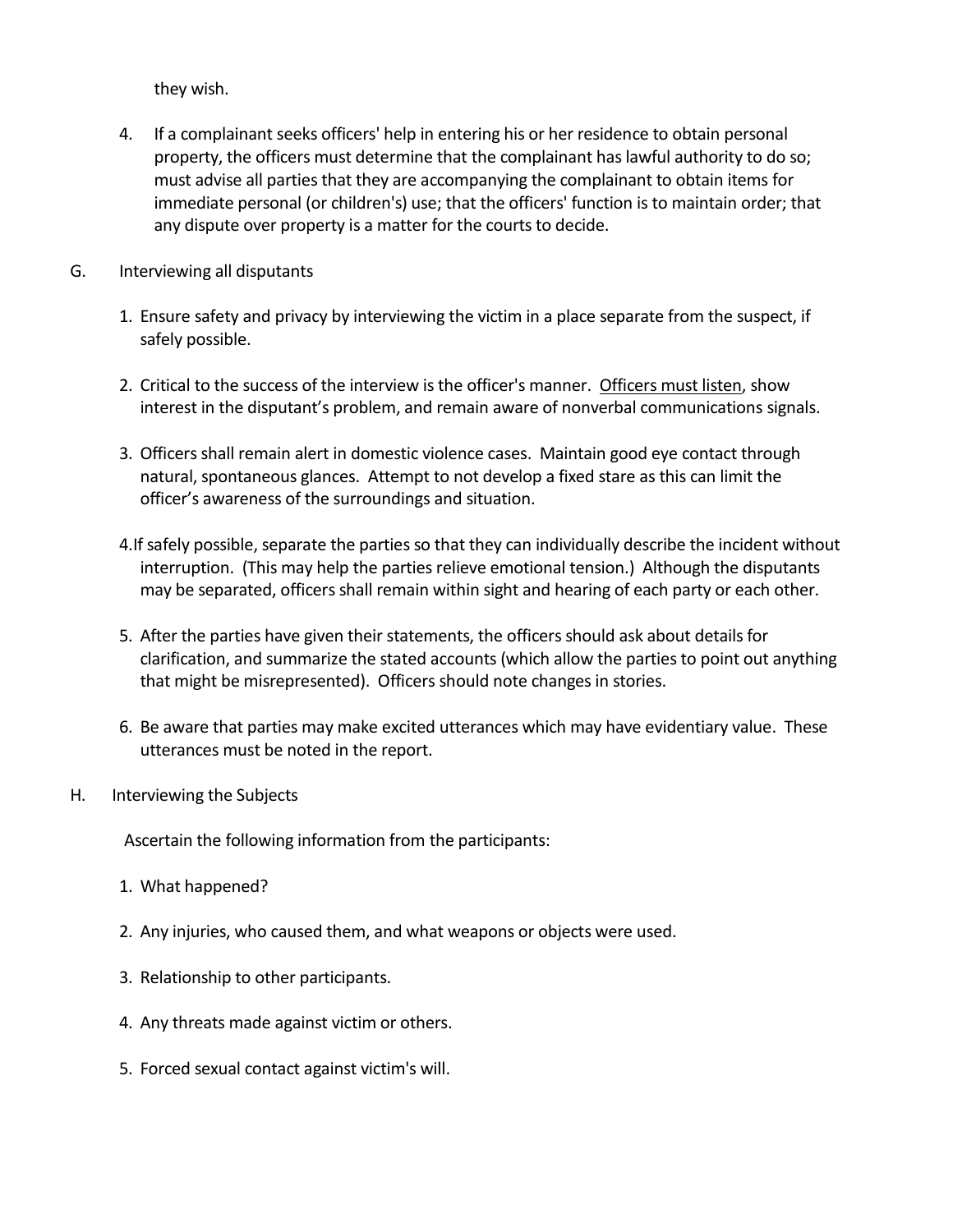- 6. Any protective orders in effect.
- 7. Is anyone on probation or parole?
- 8. Did anyone threaten others, particularly children, damage property, or hurt pets.
- I. Interviewing witnesses
	- 1. Interview any witnesses to the incident--children, other family members, neighbors--as soon as possible.
	- 2. Remember that witnesses may be experiencing emotional crises that might influence the accuracy of their accounts. If any conflicts in statements arise, attempt to clarify these but do not make accusations which may cause them to become uncooperative.
	- 3. If witnesses provide information about prior assaults, document them as the charge may be enhanced.
	- 4. Children of disputants should be interviewed with care. Sit, kneel, or otherwise be at their level when speaking to them. Signs of trauma or abuse should be noted and a separate report begun if appropriate.
- J. Collection of Evidence

Officers should conduct a preliminary investigation to include:

- 1. Collecting any physical evidence or if the offense rises to the felony level contact the sergeant to do so.
- 2. Photograph any damages or injuries received by ALL parties.

#### **VI. PROCEDURES - Arrests**

- A. Officers may make an arrest without a warrant if they have probable cause to believe that the individual has committed an assault resulting in bodily injury to a member of the person's family or household and the suspect is on scene.(See Article 14.03 CCP)
- B. If officers cannot identify a predominant physical aggressor and do not make an arrest, they shall nevertheless thoroughly document the incident. Further, officers are prohibited from threatening to arrest all parties involved for the purpose of obtaining cooperation or discouraging future requests for law enforcement intervention.
- C. In cases where the conditions of a protective order have been violated, officers shall review the victim's copy of the order, checking it for validity to the extent possible. If a protective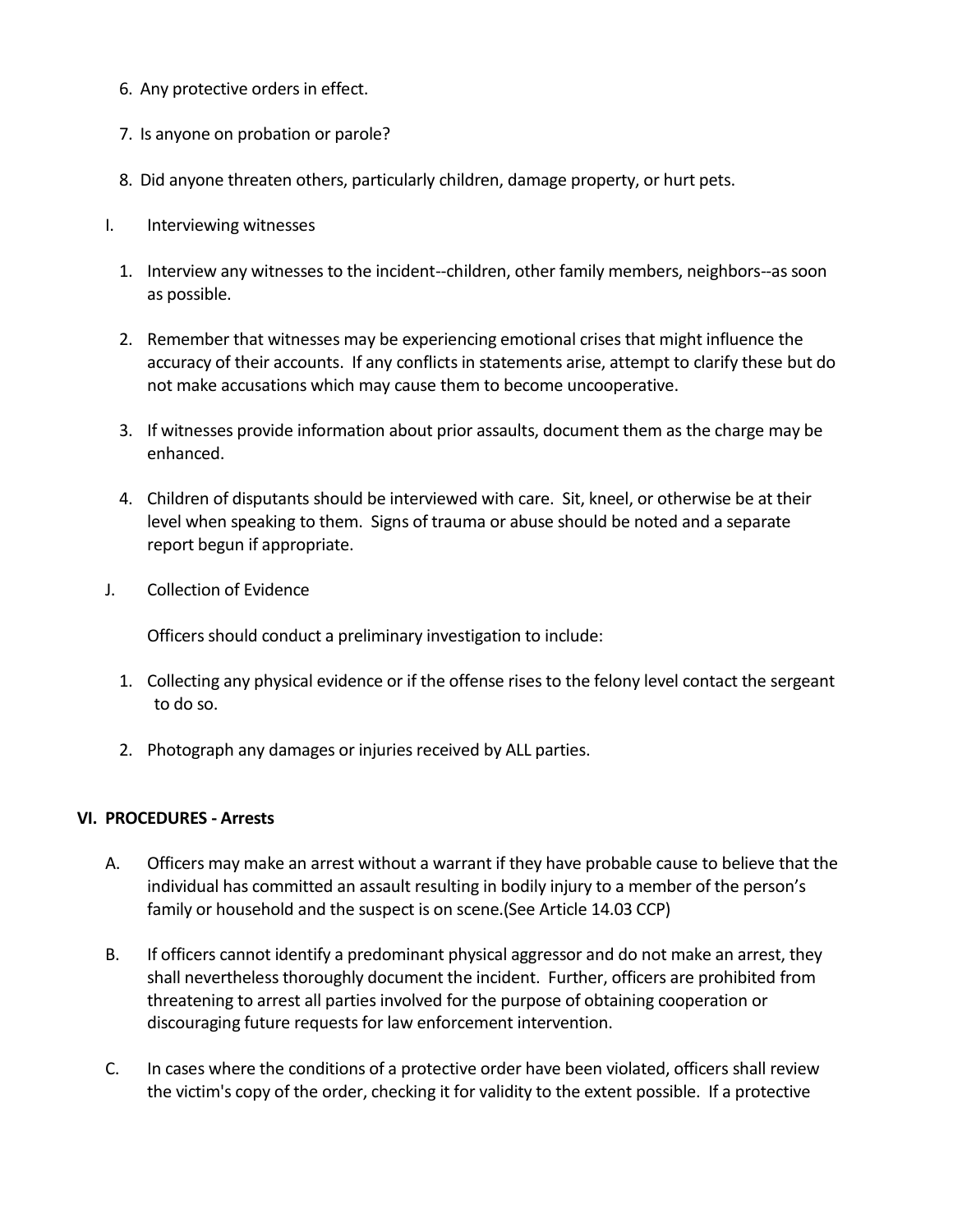order exists and its terms ("no contact," "no trespass," or "no further abuse") are violated then the officer shall arrest the violator if probable cause exists.

- D. Officers making arrests for family violence may petition for an emergency protective order if so requested by the victim OR if the officer believes there is a significant danger of future assaults.
- E. If children are involved in the incident, officers shall contact the on-call Child Protective Services worker if a child is abused or neither parent can reasonably look after the child's safety and well-being It should be remembered that neglect is a separate, reportable offense and if the probable cause exist for that charge an arrest may be made, but a report will always be generated.
- F. In determining probable cause, the officer shall not consider:
	- 1. Whether the parties are married or living together, or their race, sex, ethnicity, social class, or sexual orientation.
	- 2. Whether the complainant has not sought or obtained a protective order.
	- 3. That the complainant has called for law enforcement protection previously and has not pursued or has withdrawn the criminal complaint against the abuser.
	- 4. That the complainant has not begun divorce proceedings.
	- 5. Assurances of either disputant that violence will stop.
	- 6. The lack of visible bruises or injuries.
	- 7. Denial by either disputant that violence occurred.
- G. Factors favoring the decision to arrest
	- 1. Arrest is the most appropriate response when these factors are present:

a.Serious, intense conflict.

b. Use of a weapon.

c.Previous injury or damage.

- d. Previous DV arrest of the offending party.
- e.Previous calls for law enforcement help.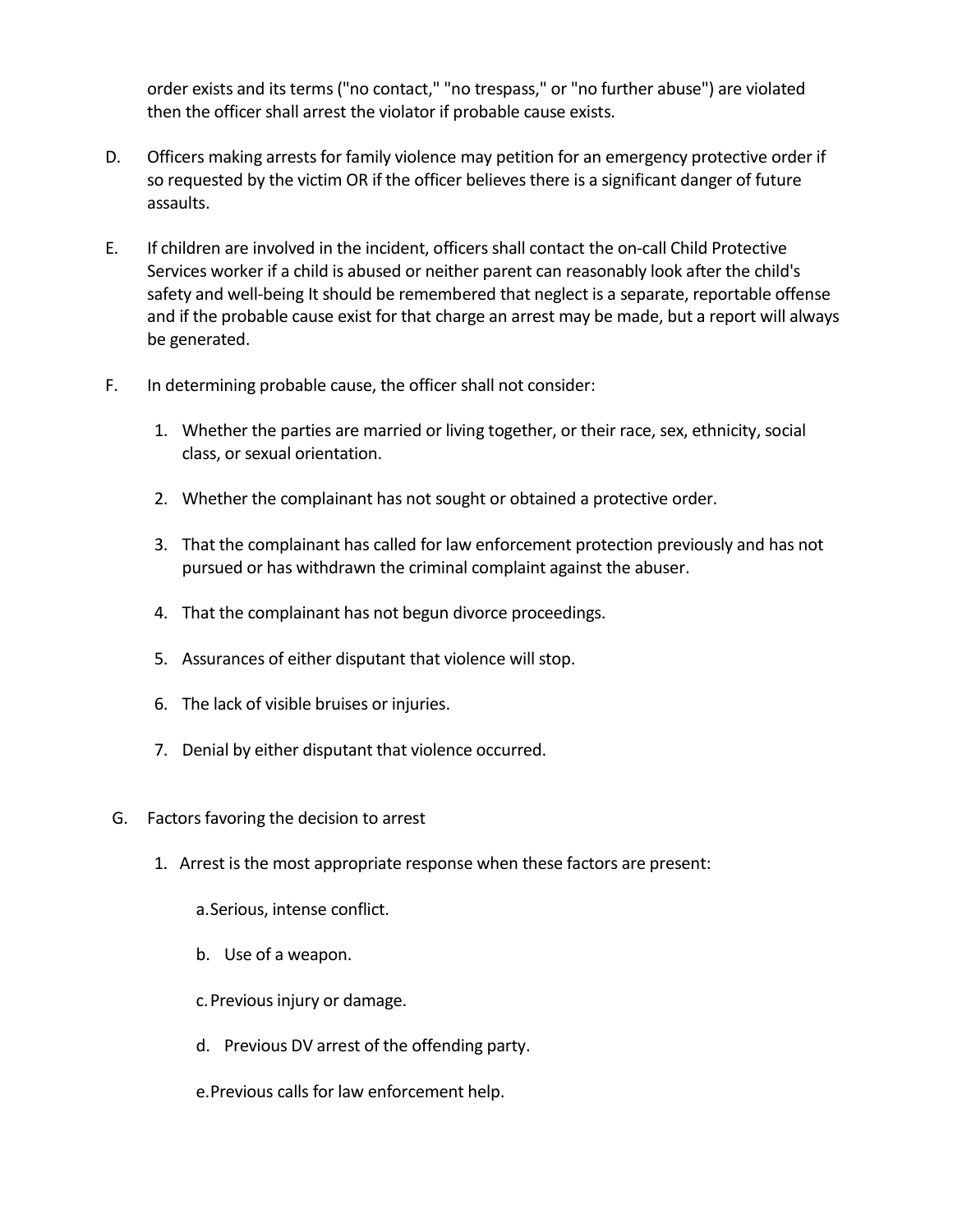- f. When a felony has occurred.
- g.Evidence of drugs or alcohol use at the assault.
- h. Offenses committed with the officer present.
- i. Valid warrants on file for other crimes.
- j. A protective order has been violated.

k.Aggressive or any other threatening behavior in the officer's presence.

#### H. Making the arrest

- 1. Arrest the suspect if he or she is present, apply handcuffs, inform him or her that the decision to arrest is a law enforcement one, and transport to the jail.
- 2. If the suspect is absent or has been arrested, the officer shall make every effort to help the victim find transportation to a safe shelter or other appropriate place if requested. All paperwork is to be turned into the Sergeant who will make the decision whether or not to arrange for an arrest warrant.
- 3. Regardless of whether an arrest is made, the officer shall provide the "Notice to Adult Victims of Family Violence" to the victim, which explains legal and community resources available, including the name, address and telephone number of the District Attorney and the investigating law enforcement agency
- 4. If an arrest will be made because a protective order has been violated, verify its validity by:
	- a. Examining the victim's copy, if available.
	- b. Having communications search TCIC and if possible contact the jurisdiction that issued the order to confirm its validity.
- I. If the abusive person is not arrested
	- 1. Complete the report and obtain written statements from ALL victims and witnesses.
	- 2. Explain to the victim about protective orders and refer them to the District Attorney Office.
	- 3. If the victim wants to leave the premises to ensure safety, remain at the scene while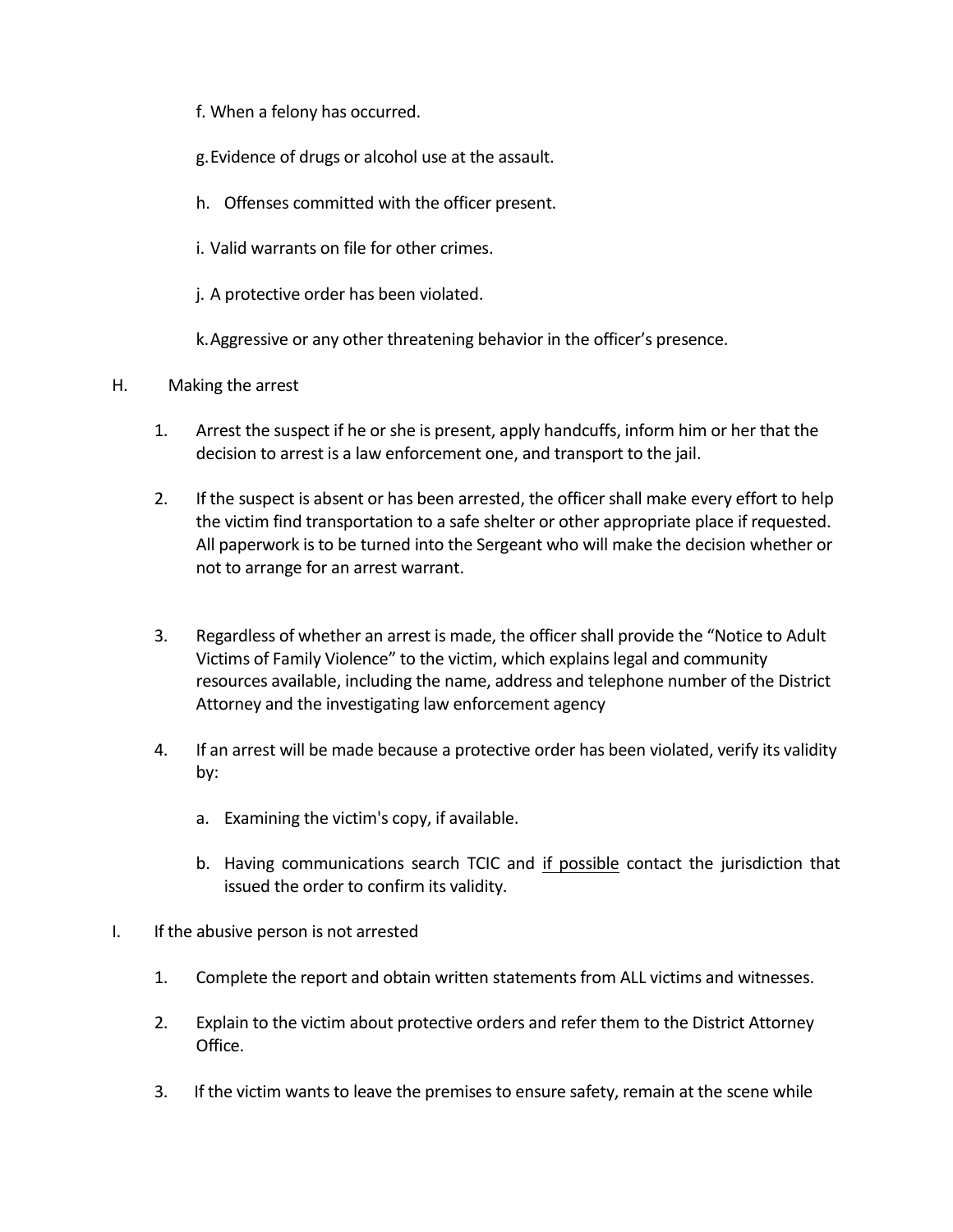the victim packs essentials.

- 4. Regardless of whether an arrest is made, the officer shall provide the "Notice to Adult Victims of Family Violence" to the victim, which explains legal and community resources available, including the name, address and telephone number of the District Attorney and the investigating law enforcement agency
- 5. Attempt to explain measures for enhancing his or her own safety.
- J. Gathering evidence:
	- $1.$  Physical evidence takes three forms in domestic violence cases: the injuries of the victim, evidentiary articles that substantiate an attack, and the crime scene itself. Photograph everything. We cannot go back.
	- 2. The victim's account of injuries sustained should be corroborated by a physician if possible.
	- 3. When feasible, take photographs of injuries.
	- 4. Photograph the crime scene to show that a struggle occurred; if photography is not possible, call for a supervisor. Write a description of the crime scene.
	- 5. Collect evidence according to the same principles as applied to any crime scene.
	- 6. Collect any weapons that the predominant physical aggressor used or threatened to use in the commission of any crime
	- 7. Obtain statements from all witnesses, particularly noting any excited utterances that bear on the incident.
- K. Documenting the incident
	- 1. All incident reports on domestic violence shall follow general reporting procedures.
	- 2. Include in all reports of domestic violence:
		- a. Facts and circumstances of domestic violence including a description of why one disputant was deemed the predominant physical aggressor.
		- b. Victim's statements as to the frequency and severity of prior incidents of abuse by the same family or household member.
		- c. The victim's statements as to the number of prior calls for law enforcement assistance.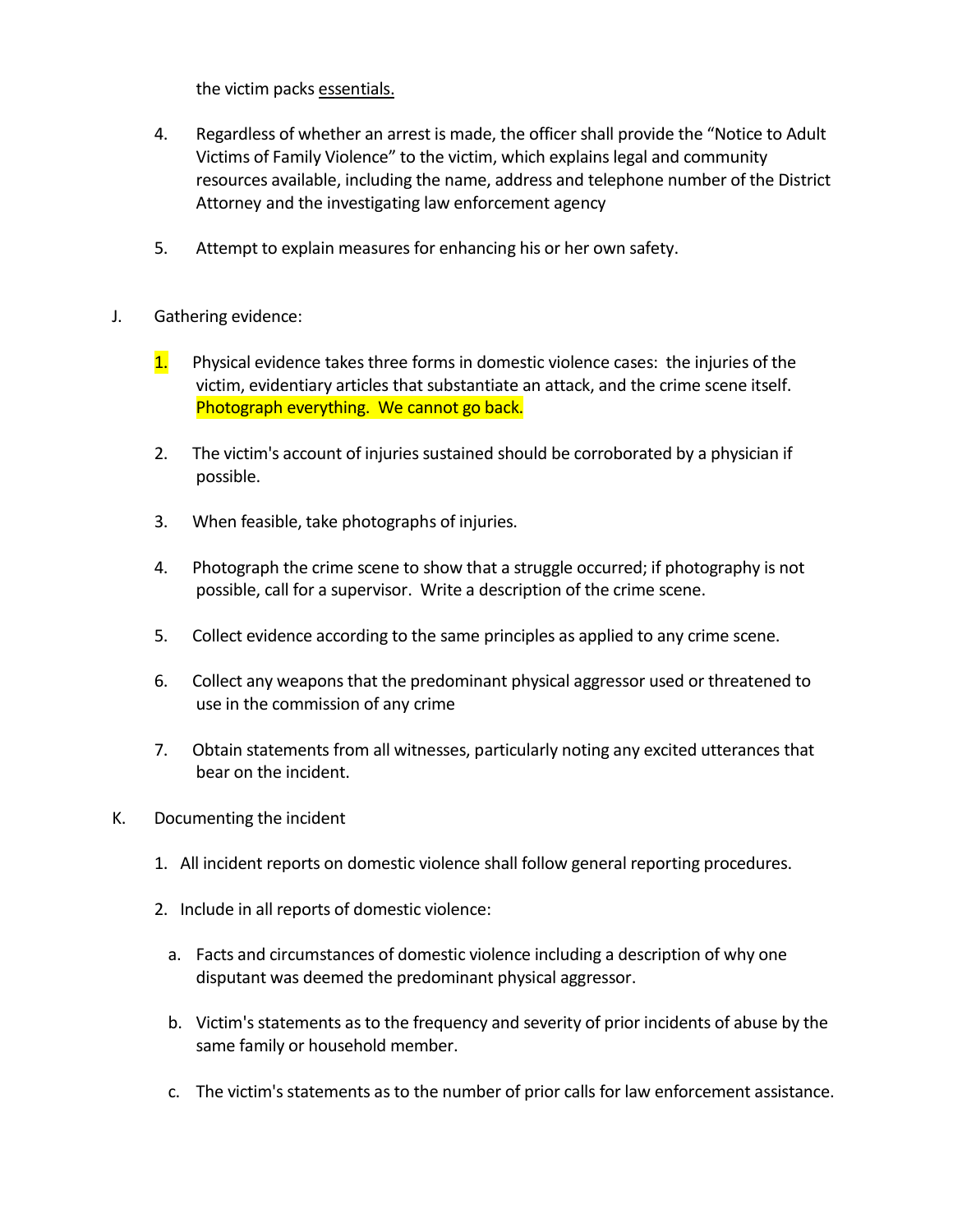- L. The disposition of the investigation.
	- 1. In any case involving domestic violence thoroughly document probable cause to arrest.
	- 2. If an arrest is not made for domestic violence the incident must still be documented, where either no probable cause existed, or circumstances dictated another course of action. In such cases, in addition to the above considerations, officers shall note:
		- a. What referral information was given?
		- b. The name of any counselor contacted.
		- c. Why no arrest was made, nor any warrant issued.
	- 3. If children were present, make a report of abuse or neglect, if appropriate, and forward it to Child Protective Services
	- 4. Regardless of whether an arrest is made, the officer shall provide the "Notice to Adult" Victims of Family Violence" to the victim, which explains legal and community resources available, including the name, address and telephone number of the District Attorney and the investigating law enforcement agency.
- M. Arrests of law enforcement personnel
	- 1. If the predominant physical aggressor or abuser is an employee of this agency, the responding officer shall notify the Director, who shall in turn notify the City Manager.
	- 2. The scene shall be secured and medical attention given, if required. The employee shall be disarmed or removed from access to weapons. The possibility exists that the employee's departmental weapon may be evidence of an offense.
	- 3. The sergeant shall be called who shall begin an internal criminal investigation
		- a. If probable cause to arrest exists, the Director shall request assistance through the Texas DPS or the Denton County Sheriff Dept. The sergeant shall assist and gather evidence (including taking photographs) consistent with this general order for an internal investigation.
		- b. The sergeant shall work with the responding patrol officer to ensure that the victim receives medical attention, if necessary, is transported to a hospital or safe shelter, and that all reports are completed, evidence gathered, and photographs taken for the internal investigation. The sergeant shall also ensure that all assistance is given to the assisting agency in their investigation. The responding patrol officer shall assist in obtaining an emergency protective order.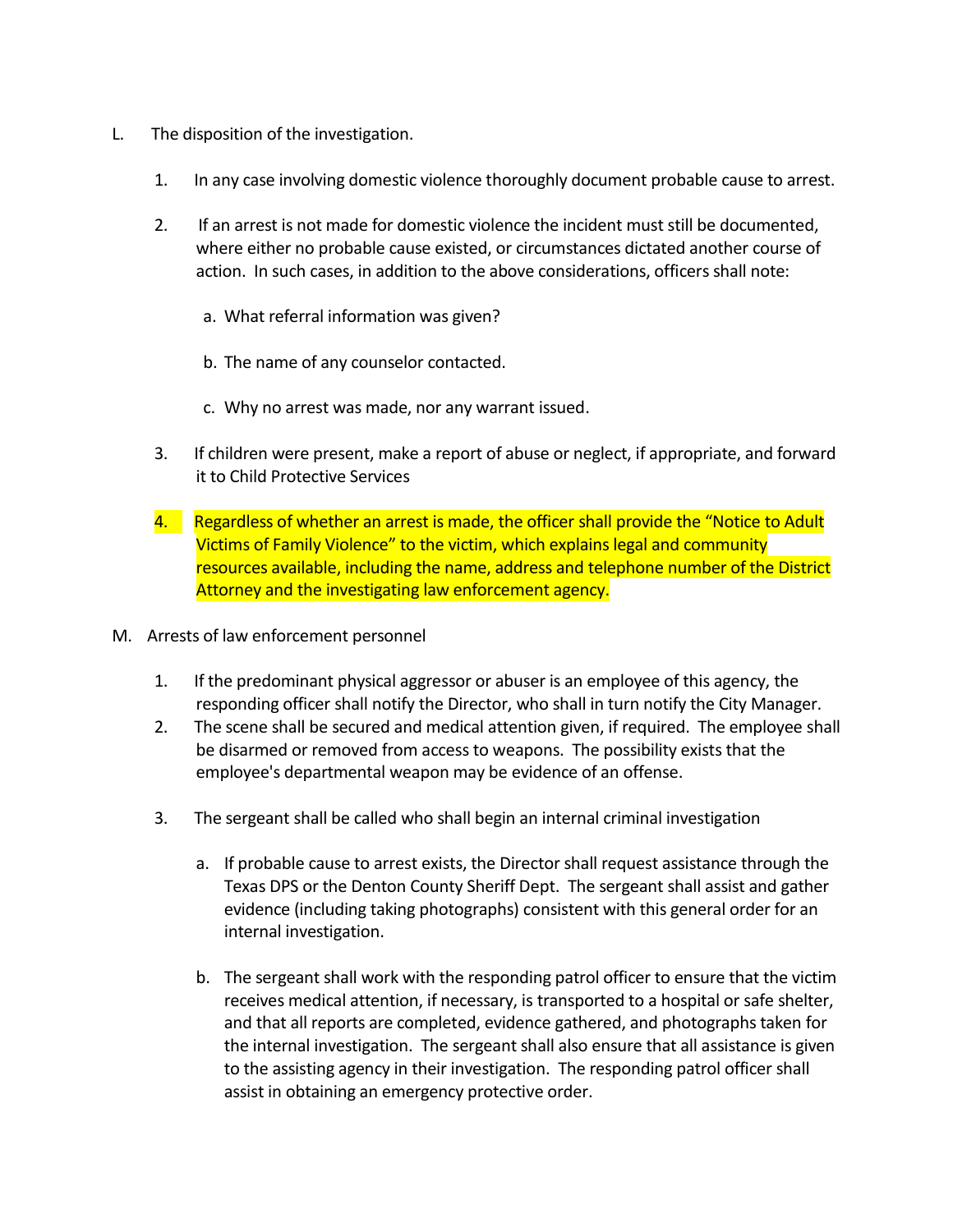- c. The Director shall ensure that the investigator shall speedily present the case to the district attorney.
- 4. Upon termination of the criminal investigation, the Director may suspend the employee without pay pending the outcome of the internal investigation.
	- a. Federal law states that any person (including a law enforcement officer) convicted under any state or federal law for a misdemeanor involving the use of, attempted use of physical force, or the threatened use of a deadly weapon when committed by a current or former spouse, parent or guardian of the victim, a person sharing a child in common, or a cohabitant of the victim (past or present), is prohibited from shipping, transporting, possessing, or receiving firearms or ammunition. The offense may have occurred at any time. Law enforcement officers convicted of offenses involving weapons or threats of force may therefore be unable to maintain their certification.
	- b. Note that officers who are the subject of a protective order shall not carry firearms. Officers who are the subject of a protective order shall turn in all agency-issued weapons.

#### **VII. PROCEDURES - Requesting an emergency protective order**

- A. Emergency protective orders (EPO) (Domestic Violence)
	- 1. The EPO is aimed to protect the health or safety of a victim of domestic violence. It is issued only if the offender is arrested. The judge or magistrate who arraigns the offender after the arrest may issue the EPO on the magistrates own initiative, upon request of the victim, the guardian of the victim, a peace officer, or an attorney representing the state. If an officer has probable cause that an assault has occurred and there exists a reasonable belief there is a danger of further abuse, the officer shall request the judge or magistrate to issue an EPO.
		- a. The officer shall advise the victim that he or she can request an EPO directly from a magistrate or the District Attorney.
		- b. An EPO may order a stop to abusive behavior, prohibit contact between parties, order the abuser out of a shared home, or possessing a firearm, and provide other relief.
	- 2. An officer can petition for an EPO.
	- 3. The EPO remains in effect for up to 61 days but not less than 31 days. The victim can petition for a permanent protective order before the expiration of an EPO.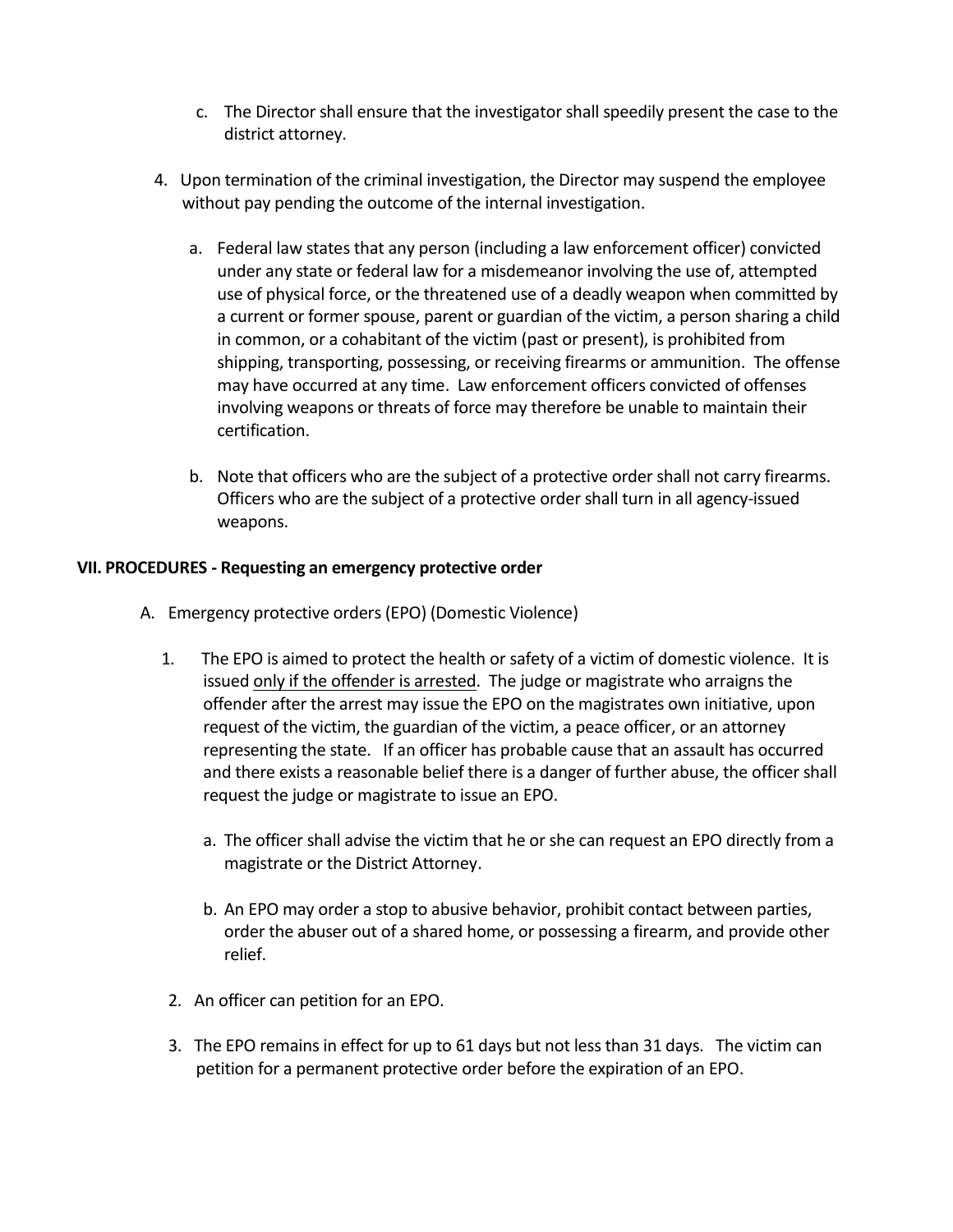- 4. The offender is served with a copy of the order at the time of arraignment. The victim will be contacted and informed that an EPO has been issued and will be provide with a copy and informed of its requirements.
- 5. A copy is also delivered to the Chief Law Enforcement Officer and communications center for the jurisdiction where the victim resides.
- B. Protective Orders from Other States(Family Code Chapter 88)

Officers shall enforce protective orders from other states or possessions of the United States as if they were issued in Texas to the extent they can verify all stipulations have been met. This applies to all orders in which the respondent has received notice and opportunity to attend a protective order hearing.

*Adopted 10.01.2013*